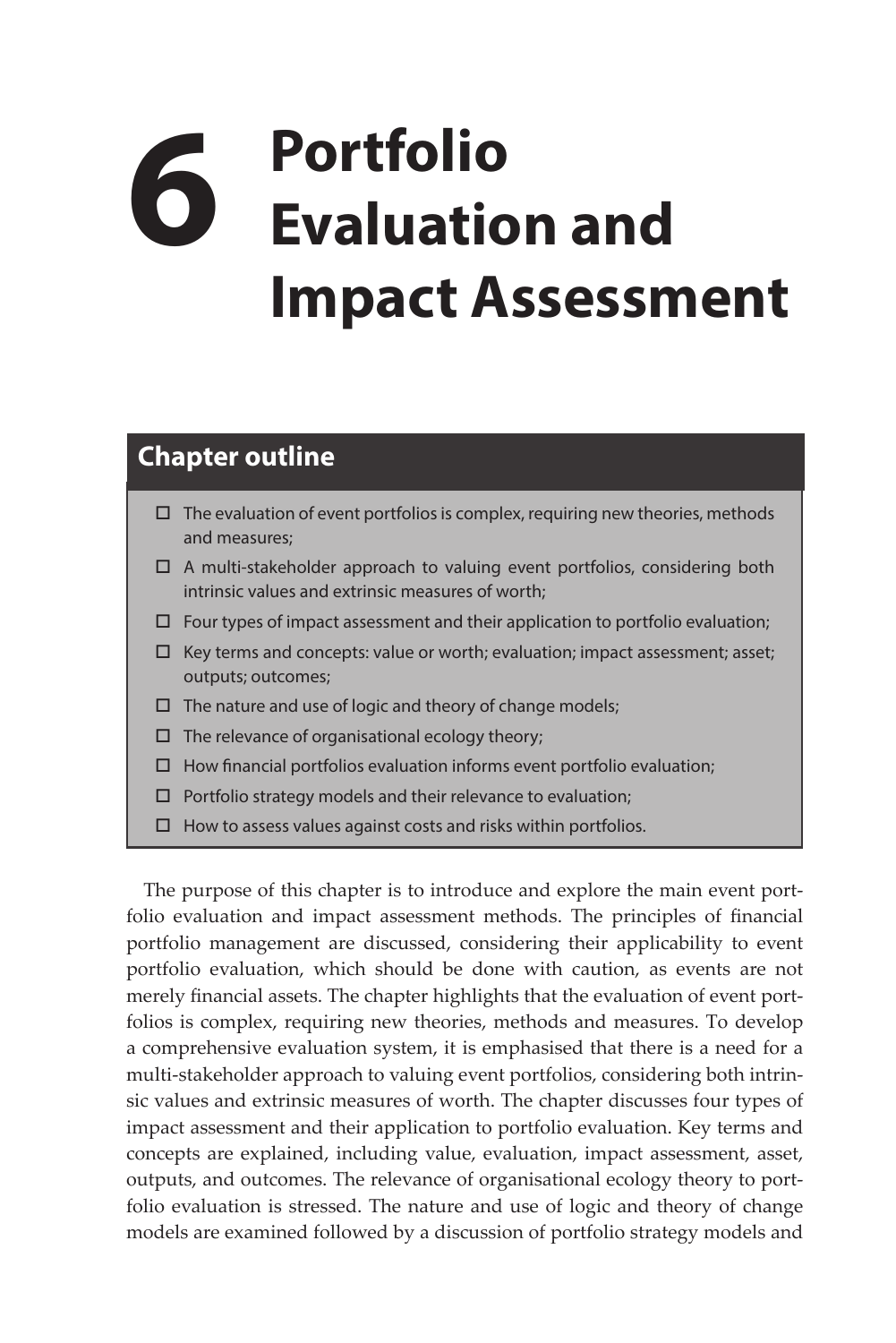their relevance to evaluation. Finally, it is illustrated how to assess values against costs and risks within portfolios.

## **Portfolio evaluation complexities**

The challenges associated with event impact assessment (IA) and evaluation are magnified greatly when the scope expands from single events to portfolios. Complexity increases in terms of politics, theory and methods, while uncertainty and risk increase when long-term sustainability and the cumulative impacts of multiple events are considered.

Political complexity reflects the many and diverse stakeholders, the need to reconcile multiple and sometimes divergent goals, and issues surrounding the conduct of evaluation, the validity of impacts, and the use of conclusions. If a portfolio is managed in isolation by one agency, such as tourism or economic development, it possibly can escape some of the complications imposed by many competing voices, but in a city or destination with overlapping portfolios there must be a process established to achieve collaboration.

Theoretical complexity is acute, as we do not have theories to explain, let alone predict, how the interactions and synergies among numerous events and their environment will generate desired or unanticipated outcomes over a long period of time. Uncertainty and risks abound, and the establishment of a sustainable system, reflecting triple-bottom-line (TBL) goals, will be extremely challenging. We do not know how impacts will accumulate, so there is a need for more attention to theories of change, both to guide strategy and, through evaluation, contribute to the building of relevant theory. A great deal of uncertainty will generally apply regarding the resilience of events within the portfolio, and the portfolio itself, while its sustainability, in a TBL sense, cannot be managed with certainty.

Third, we do not have all the methods and measures at hand for undertaking impact assessment and evaluation of portfolios. This is a new field of inquiry and praxis, and a lot of trial and error might be needed before we can forecast impacts, measure progress, or determine the worth of event portfolios.

## **Evaluation and assessment terminology**

The term *evaluation* has two connotations that are important. The first is to establish the merit or worth of an event or portfolio, with merit referring to whether or not goals have been attained, and worth (or value) meaning a determination (usually requiring multi-stakeholder input) of the desirability or legitimacy of the event or portfolio.

*Worth* is such a loaded term that it cannot usually be discussed without acknowledging the *intrinsic – extrinsic* dichotomy and underlying ideology or